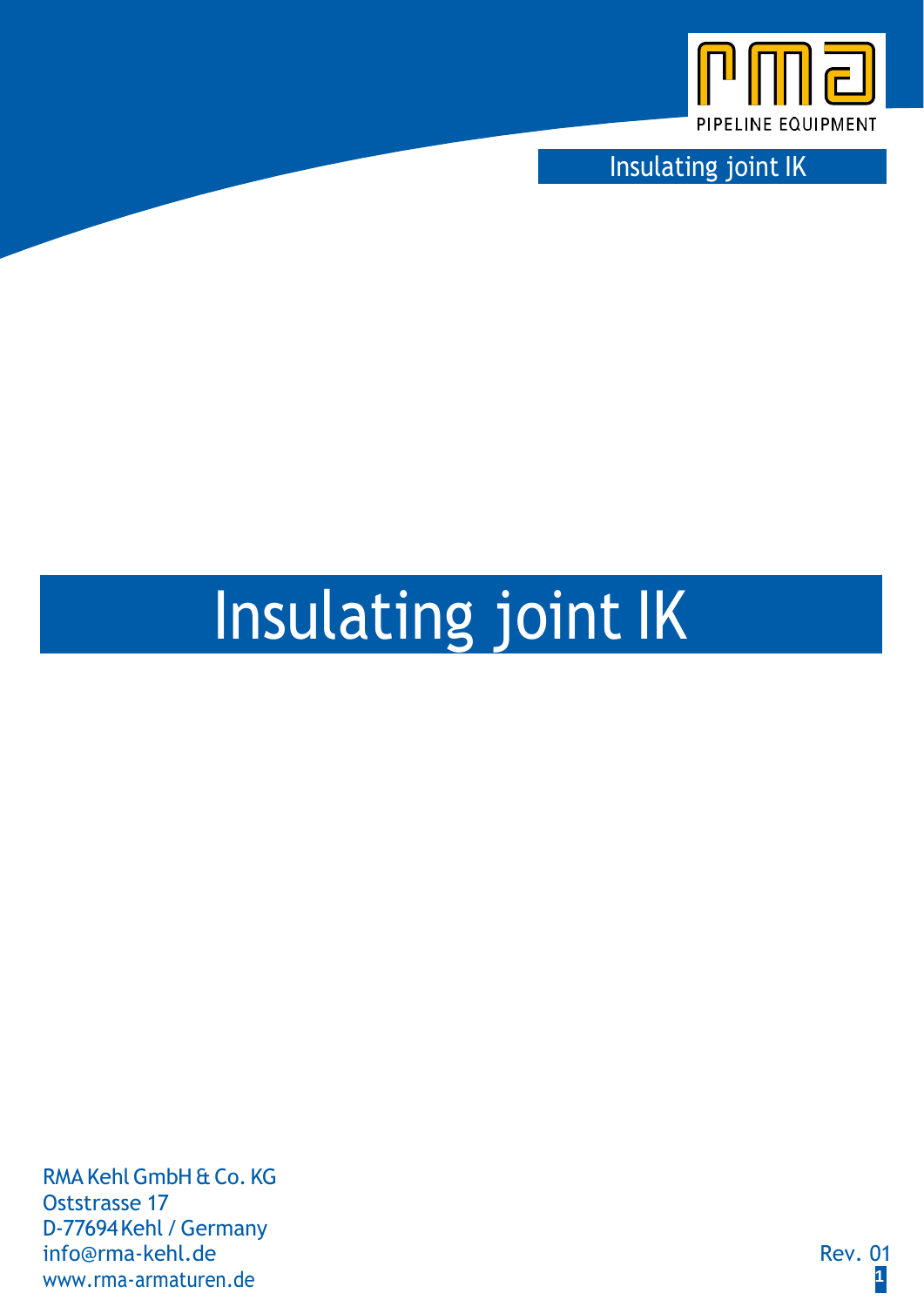

## Insulating joint IK

## **Monoblock insulating joints**

• are boltless, rigid pipeline components, factory-welded and ready **Scope of application**<br> **Scope of application**<br>
• suitable for flow media

• a design which has proven successful throughout the world even for gasoline, propane, butane, natural gas, coal gas, ethylene, nitrogen highest requirements highest requirements and drinking water etc.<br>
in maintenance-free services and drinking water etc.

• suitable for underground installation without the need for special and design bases precautions or for above ground installation • please always specify the medium and operating conditions

#### **Mechanical properties**

• the excellent mechanical properties are achieved by a rigid design of statically favorable form, using thermo-setting plastics free from • pipes, e.g. cold flow as insulating materials cold flow as insulating materials<br>
• the welded unit provides a safe and reliable connection even over<br>
• seamless rings made of plate material or of forged quality,

• the welded unit provides a safe and reliable connection even over • seamless rings made of plate material or of forged quality, extremely long period of operation without the risk of the secured epending upon requirement extremely long period of operation without the risk of the secured depending upon requirements and design calculations and locked unit loosening or separating • seals of aging-resistant material, e.g. buna N, viton, EPDM and

• countless tests, prototype tests and empirical data gained during insulating materials made of tried and testes materials with the course of many years of practical operation confirm the application-specific properties the course of many years of practical operation confirm the soundness and correctness of the complete welded design

#### **Electrical properties**

• the dimensioning and practical arrangement of the insulating sections within the overall design in addition to technical production factors, in conjunction with insulation materials of a suitable quality,

result in the ideal overall electrical behavior of the insulating joints • large external insulating length, thus eliminating the possibility of sparkover

• very good dielectric strength, substantially greater than is the case with conventional insulating flanges

• the average electrical resistance, measured at 1000 VDC, exceeds

• a decisive factor in safe operating behavior, however, is linearity between the voltage applied and the resistive leakage current

#### **Calculation**

• in accordance with German standards such as EN 12007-3, EN 1594, TRBF, ASME code and other international standards, or in accordance with specific requirements

• if no other regulations are made, the RMA-company standards are valid. It's calculated on the basis of AD 2000 and for the strength characteristics of the design the working pressure, resp.

the maximum test pressure is decisive • additional forces such as bending moments and tensile forces etc.

must be specified by the customer • basically, all components of forces and force values occurring can

be taken into consideration during design calculation

• a uniform assessment, valid simultaneously for all applications and requirements is not possible in practice

#### **Scope of manufacture**

• unrestricted, i.e. extending beyond the data and tables gi v e n • the numerical values specified in the brochure are based upon assumed standard versions

• deviations and matching to specific operating conditions may be implemented at any time

for installation<br>• suitable for flow media such as mineral oil, crude oil, kerosine, intro-<br>• a design which has proven successful throughout the world even for a soline, propane, butane, natural gas, coal gas, ethylene, n

• Media such as sour gas and oxygen necessitate special materials

- 
- absolutely no impairment due to external influences standard versions up to maximum +80° C constant temperature
	- special versions for district heating pipelines up to +150° C

**Materials**<br>• pipes, e.g. in accordance with EN, API, ASTM-A and other

### **External coating**

• unless otherwise specified, we apply PUR (Polyurethane) acc. to EN 10290 as a standard

• other types of coating are possible according to agreement and purpose

#### Examples:

bitumen primer and others

#### **Internal lining**

- 
- as per standard without lining<br>• virtually all types of lining can be applied upon agreement,
- 

depending upon intended purpose<br>• electrically conductive media and deposits require an appropriate internal lining

#### **Tests/Inspections**

- according to the agreed requirements, usually:
- \* a strength and tightness test with water
- \* an electrical breakdown test with 5000 V/1 minute, AC, 50 Hz (both before and after the hydrostatic pressure test)
- \* an electrical resistance test, standard 500 V. In special cases 1000 V DC
- checking the material certificates
- \* evaluation of the destructive and non-destructive tests
- \* dimensional checks

• depending upon the basis of the order, the tests are

conducted either by our quality assurance

department, by an official acceptance testing agency, by the customer himself or by an acceptance testing company authorized by the customer

#### **Qualifications for insulating joints**

• component testing in accordance with German regulations

- (VDTÜV data sheet insulating joints 100)
- stress tests and bending tests
- multifunctional prototype tests in all ranges and other quality assurance tests
- Technical modifications reserved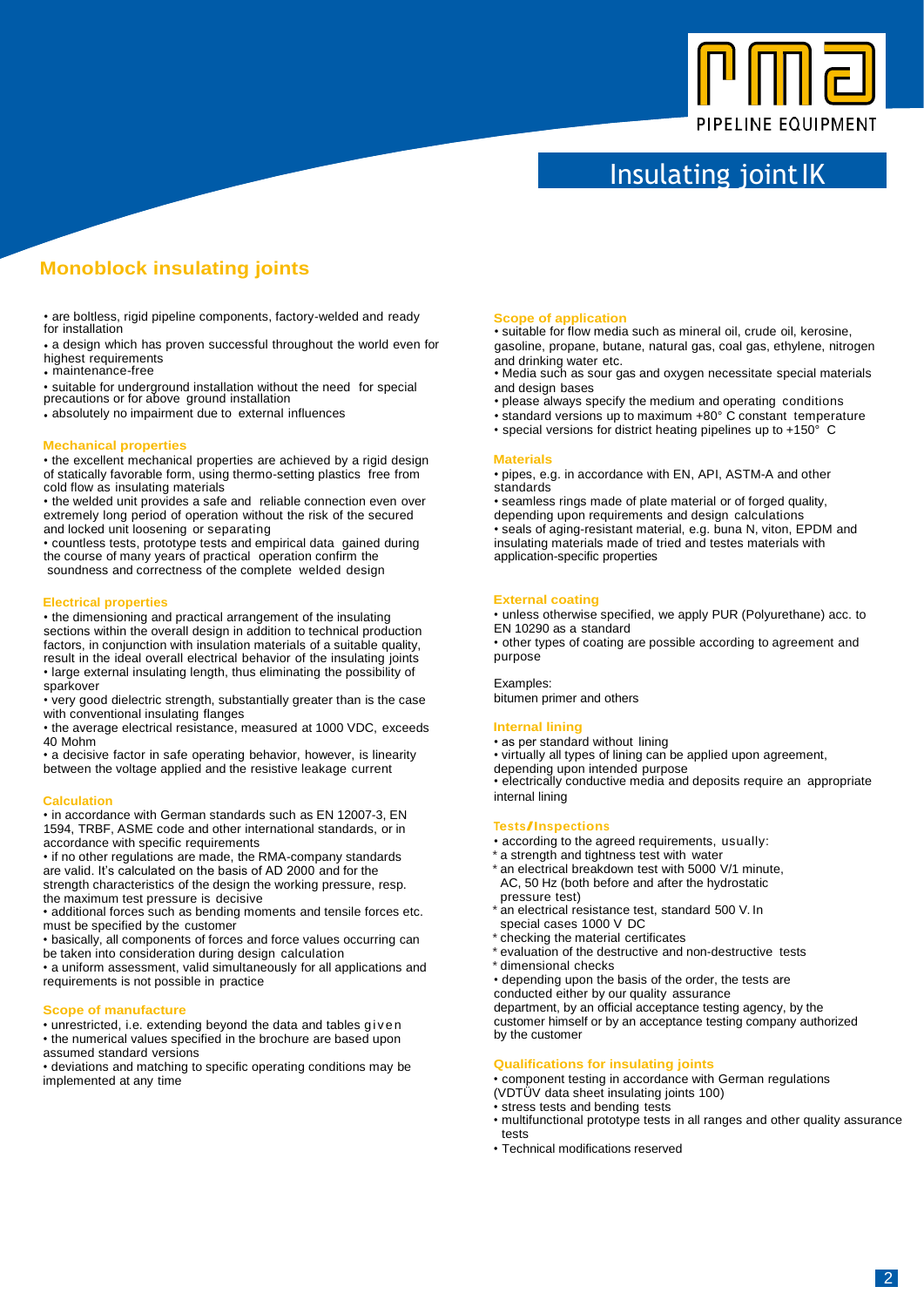

**DIN-standard version up to PN 100 or ANSI 600. Other sizes and pressure ratings on request.**



| <b>Size</b>        |                  | <b>PN 10, 16</b>                      |                    |        | <b>PN 25</b> |                         |                | <b>PN 40</b> |                         |        | <b>PN 70</b> |                         |          | <b>PN 100</b> |                         |        |
|--------------------|------------------|---------------------------------------|--------------------|--------|--------------|-------------------------|----------------|--------------|-------------------------|--------|--------------|-------------------------|----------|---------------|-------------------------|--------|
| <b>DN</b>          |                  | <b>Overall</b><br>length              | <b>Diameter</b>    | Weight | length       | <b>Overall Diameter</b> | <b>Weight</b>  | length       | <b>Overall Diameter</b> | Weight | length       | <b>Overall Diameter</b> | Weight   | length        | <b>Overall Diameter</b> | Weight |
| $\lceil mm \rceil$ | [inch]           |                                       | $L$ [mm] $DØ$ [mm] | m [kg] |              | $L$ [mm] $DØ$ [mm]      | $m$ [kg]       |              | $L$ [mm] $DØ$ [mm]      | m [kg] |              | $L$ [mm] $DØ$ [mm]      | $m$ [kg] |               | $L$ [mm] $DØ$ [mm]      | m [kg] |
| 25                 | 1"               |                                       |                    |        | 500          | 115                     | $\overline{7}$ | 500          | 115                     | 7      | 500          | 115                     | 7        | 500           | 115                     | 7      |
| 40                 | $1\frac{1}{2}$   | - see Type ET<br>- Type IK on request |                    |        | 500          | 115                     | 7,5            | 500          | 115                     | 7,5    | 500          | 115                     | 7,5      | 500           | 115                     | 7,5    |
| 50                 | 2"               |                                       |                    |        | 700          | 140                     | 11             | 700          | 140                     | 11     | 700          | 140                     | 11       | 700           | 140                     | 11     |
| 65                 | $2\frac{1}{2}$ " |                                       |                    |        | 700          | 160                     | 16             | 700          | 160                     | 16     | 700          | 160                     | 16       | 700           | 160                     | 16     |
| 80                 | 3"               |                                       |                    |        | 700          | 160                     | 17             | 700          | 160                     | 17     | 700          | 160                     | 17       | 700           | 160                     | 17     |
| 100                | 4"               |                                       |                    |        | 700          | 194                     | 29             | 700          | 194                     | 29     | 700          | 194                     | 29       | 700           | 194                     | 29     |
| 125                | 5"               |                                       |                    |        | 700          | 220                     | 35             | 700          | 220                     | 35     | 700          | 220                     | 35       | 700           | 220                     | 35     |
| 150                | 6"               |                                       |                    |        | 700          | 273                     | 45             | 700          | 273                     | 45     | 700          | 273                     | 45       | 700           | 273                     | 45     |
| 200                | 8"               |                                       |                    |        |              | 324                     | 68             | 700          | 324                     | 68     | 700          | 324                     | 72       | 700           | 324                     | 72     |
| 250                | 10"              | 700                                   | 356                | 49     | 700          | 370                     | 80             | 700          | 370                     | 80     | 700          | 380                     | 105      | 700           | 384                     | 115    |
| 300                | 12"              | 700                                   | 419                | 65     | 700          | 425                     | 115            | 700          | 425                     | 115    | 700          | 425                     | 130      | 700           | 434                     | 173    |
| 350                | 14"              | 700                                   | 446                | 76     | 700          | 450                     | 120            | 700          | 425                     | 120    | 700          | 454                     | 135      | 700           | 476                     | 190    |
| 400                | 16"              | 700                                   | 500                | 100    | 700          | 505                     | 130            | 700          | 510                     | 155    | 700          | 510                     | 180      | 1.000         | 527                     | 250    |
| 450                | 18"              | 700                                   | 550                | 120    | 700          | 460                     | 145            | 700          | 560                     | 178    | 700          | 570                     | 230      | 1.000         | 586                     | 340    |
| 500                | 20"              | 700                                   | 620                | 146    | 700          | 612                     | 170            | 700          | 612                     | 205    | 1.000        | 625                     | 295      | 1.000         | 645                     | 415    |
| 600                | 24"              | 1.000                                 | 710                | 215    | 1.000        | 716                     | 265            | 1.000        | 716                     | 315    | 1.200        | 733                     | 475      | 1.200         | 770                     | 645    |
| 700                | 28"              | 1.000                                 | 823                | 281    | 1.000        | 816                     | 345            | 1.000        | 822                     | 410    | 1.200        | 850                     | 630      | 1.500         | 886                     | 970    |
| 800                | 32"              | 1.000                                 | 920                | 352    | 1.200        | 918                     | 460            | 1.200        | 928                     | 540    | 1.500        | 968                     | 940      | 1.500         | 1.005                   | 1.295  |
| 900                | 36"              | 1.200                                 | 1.032              | 480    | 1.200        | 1.023                   | 550            | 1.200        | 1.033                   | 670    | 1.500        | 1.076                   | 1.140    | 1.500         | 1.115                   | 1.670  |
| 1.000              | 40"              | 1.200                                 | 1.127              | 516    | 1.200        | 1.128                   | 660            | 1.200        | 1.144                   | 870    | 1.500        | 1.190                   | 1.295    | 1.500         | 1.222                   | 2.040  |
| 1.050              | 42"              | 1.200                                 | 1.180              | 570    | 1.200        | 1.180                   | 700            | 1.200        | 1.194                   | 910    | 1.500        | 1.240                   | 1.540    | 1.800         | 1.287                   | 2.470  |
| 1.100              | 44"              | 1.500                                 | 1.235              | 690    | 1.500        | 1.230                   | 860            | 1.500        | 1.244                   | 1.075  | 1.500        | 1.294                   | 1.740    | 1.800         | 1.340                   | 2.650  |
| 1.200              | 48"              | 1.500                                 | 1.340              | 880    | 1.500        | 1.338                   | 980            | 1.500        | 1.366                   | 1.400  | 1.500        | 1.416                   | 2.250    | 1.800         | 1.474                   | 3.450  |

## **Dimensions & Weight table**

larger nominal diameters and pressure ratings on request

the above data refer to insulating joints designed and in accordance with AD 2000<br>calculation and design in accordance with EN 12007-3 (up to 16 bar) and EN 1594 (over 16 bar), including TRBF 301, or on the basis of other calculation and design in accordance with EN 12007-3 (up to 16 bar) and EN 1594 (over 16 bar), including TRBF 301, or on the basis of other requirements covered by the above groups

safety factor  $S = 1,8$  (F = 0,55)

 $\equiv$ testing pressure, standard = 1,5-times nominal pressure or operating pressure electrical test, standard 5000 V/1minute (50 Hz), AC electrical resistance test, standard 500 V, DC

please specify pipe connection dimensions and connection material when enquiring or ordering other versions and design data available on request

beside the general design in accordance with AD 2000, ASME-code or other standards can also be taken as a basis, depending on the requirements for welding or testing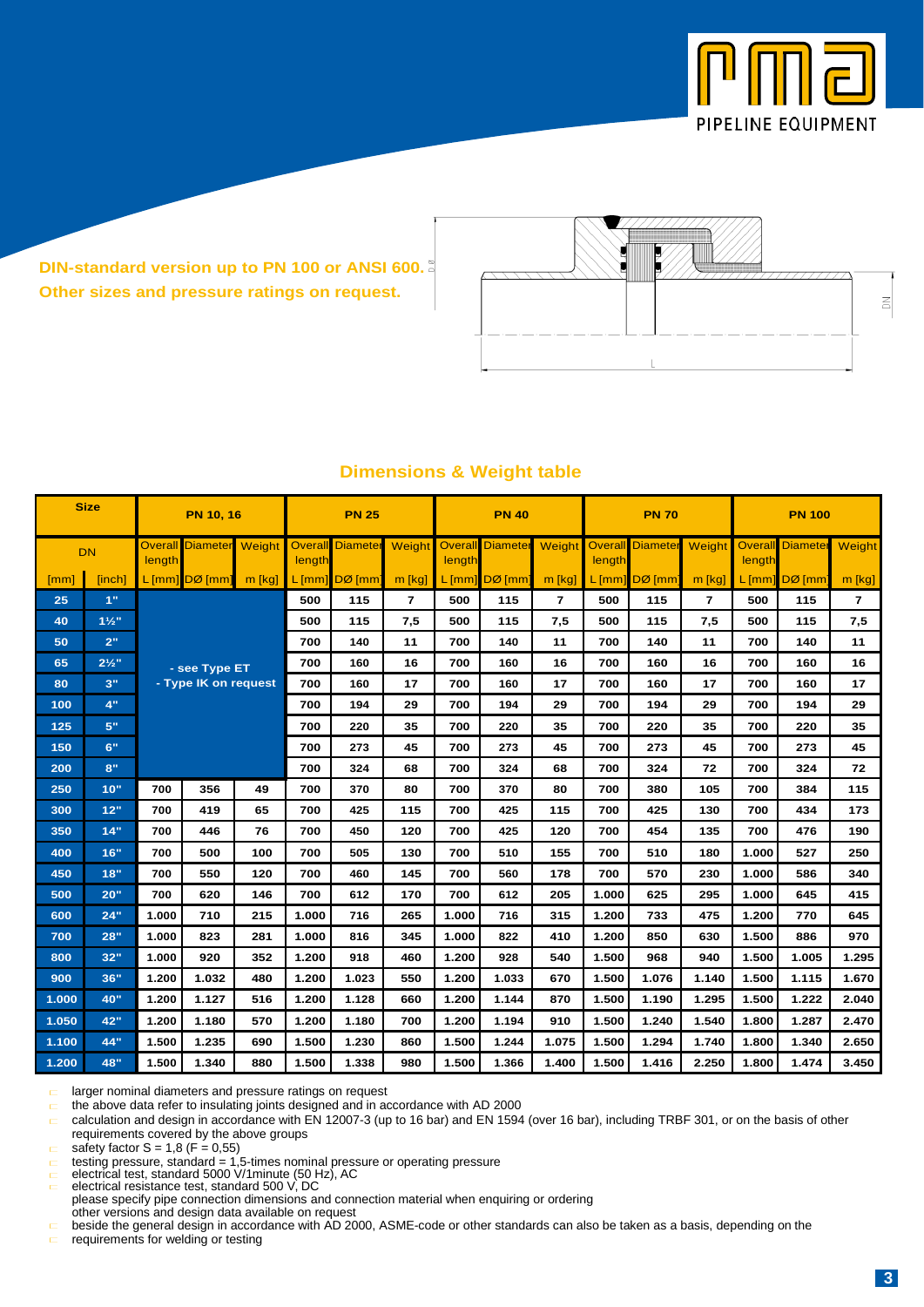

**ASME-standard version up to ANSI Class 600. Other sizes and pressure ratings on request.**



| <b>Size</b> |                  | <b>ANSI 150</b>          |                      |          | <b>ANSI 300</b>          |                 |                |                   | <b>ANSI 400</b> |                | <b>ANSI 600</b>          |                 |                |
|-------------|------------------|--------------------------|----------------------|----------|--------------------------|-----------------|----------------|-------------------|-----------------|----------------|--------------------------|-----------------|----------------|
| <b>DN</b>   |                  | <b>Overall</b><br>length | <b>Diameter</b>      | Weight   | <b>Overall</b><br>length | <b>Diameter</b> | Weight         | Overall<br>length | <b>Diameter</b> | Weight         | <b>Overall</b><br>length | <b>Diameter</b> | Weight         |
| [mm]        | [inch]           | $L$ [mm]                 | $DØ$ [mm]            | $m$ [kg] | $L$ [mm]                 | $DØ$ [mm]       | $m$ [kg]       | $L$ [mm]          | $DØ$ [mm]       | $m$ [kg]       | $L$ [mm]                 | $DØ$ [mm]       | $m$ [kg]       |
| 25          | 1"               |                          |                      |          | 500                      | 114             | $\overline{7}$ | 500               | 114             | $\overline{7}$ | 500                      | 114             | $\overline{7}$ |
| 40          | $1\frac{1}{2}$   |                          |                      |          | 500                      | 114             | 7,5            | 500               | 114             | 7,5            | 500                      | 114             | 7,5            |
| 50          | 2"               |                          | - see Type ET        |          | 700                      | 140             | 11             | 700               | 140             | 11             | 700                      | 140             | 11             |
| 65          | $2\frac{1}{2}$ " |                          | - Type IK on request |          | 700                      | 160             | 16             | 700               | 160             | 16             | 700                      | 160             | 16             |
| 80          | 3"               |                          |                      |          | 700                      | 160             | 17             | 700               | 160             | 17             | 700                      | 160             | 17             |
| 100         | 4"               |                          |                      |          | 700                      | 194             | 29             | 700               | 194             | 29             | 700                      | 194             | 29             |
| 125         | 5"               |                          |                      |          | 700                      | 220             | 35             | 700               | 220             | 35             | 700                      | 220             | 38             |
| 150         | 6"               |                          |                      |          | 700                      | 273             | 45             | 700               | 273             | 45             | 700                      | 273             | 58             |
| 200         | 8"               |                          |                      |          | 700                      | 324             | 74             | 700               | 324             | 84             | 700                      | 324             | 86             |
| 250         | 10"              | 700                      | 370                  | 80       | 700                      | 380             | 113            | 700               | 380             | 113            | 700                      | 384             | 138            |
| 300         | 12"              | 700                      | 425                  | 115      | 700                      | 425             | 148            | 700               | 425             | 148            | 1.000                    | 434             | 234            |
| 350         | 14"              | 700                      | 450                  | 120      | 700                      | 454             | 150            | 1.000             | 454             | 178            | 1.000                    | 476             | 262            |
| 400         | 16"              | 700                      | 505                  | 136      | 1.000                    | 510             | 205            | 1.000             | 510             | 252            | 1.000                    | 527             | 296            |
| 450         | 18"              | 152<br>700<br>560        |                      | 1.000    | 560                      | 252             | 1.000          | 570               | 314             | 1.200          | 586                      | 420             |                |
| 500         | 20"              | 1.000                    | 612                  | 235      | 1.000                    | 612             | 328            | 1.200             | 625             | 383            | 1.200                    | 645             | 530            |
| 600         | 24"              | 1.000                    | 716                  | 283      | 1.000                    | 722             | 400            | 1.200             | 733             | 550            | 1.200                    | 770             | 750            |
| 700         | 28"              | 1.000                    | 816                  | 355      | 1.200                    | 828             | 565            | 1.500             | 850             | 786            | 1.500                    | 886             | 1.120          |
| 800         | 32"              | 1.200                    | 918                  | 492      | 1.500                    | 941             | 860            | 1.500             | 968             | 1.095          | 1.800                    | 1.005           | 1.670          |
| 900         | 36"              | 1.500                    | 1.023                | 690      | 1.500                    | 1.046           | 1.085          | 1.800             | 1.076           | 1.460          | 1.800                    | 1.115           | 2.120          |
| 1.000       | 40"              | 1.500                    | 1.128                | 815      | 1.500                    | 1.162           | 1.345          | 1.800             | 1.190           | 1.685          | 1.800                    | 1.222           | 2.620          |
| 1.050       | 42"              | 1.800                    | 1.180                | 960      | 1.800                    | 1.212           | 1.575          | 2.000             | 1.240           | 2.085          | 2.200                    | 1.287           | 3.230          |
| 1.100       | 44"              | 1.800                    | 1.230                | 1.025    | 1.800                    | 1.271           | 1.685          | 2.000             | 1.294           | 2.237          | 2.200                    | 1.340           | 3.473          |
| 1.200       | 48"              | 2.000                    | 1.338                | 1.240    | 2.000                    | 1.384           | 2.150          | 2.000             | 1.416           | 3.100          | 2.500                    | 1.474           | 4.730          |

## **Dimensions & Weight table**

larger nominal diameters and pressure ratings on request

the above data refer to insulating joints designed in accordance with ASME Code Section VIII, Div. 1. Design factor F=0.5, other factors are possible testing pressure = 1.5 times design pressure or as specified

electrical test, standard 5000 V/1 minute (50 Hz), AC

electrical resistance test, standard 500 V, DC

other versions, design data, calculation and design standards on request

please specify the pipe connection dimensions and connection material when enquiring or ordering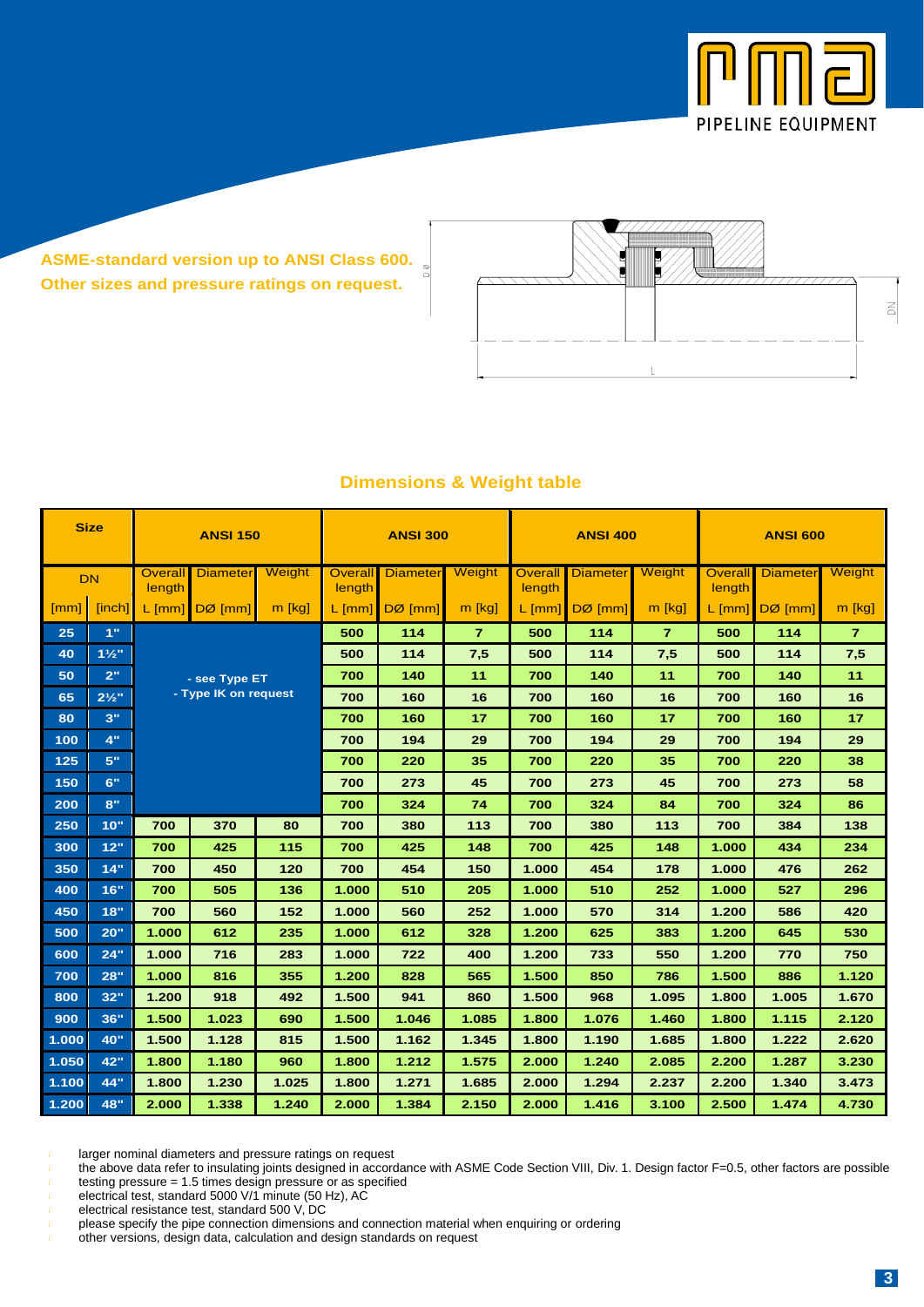

Insulating jointIK

## **Further versions**



Insulating joint with flange connection on one or both sides.





Insulating joint with connection for ex-proof spark gaps.